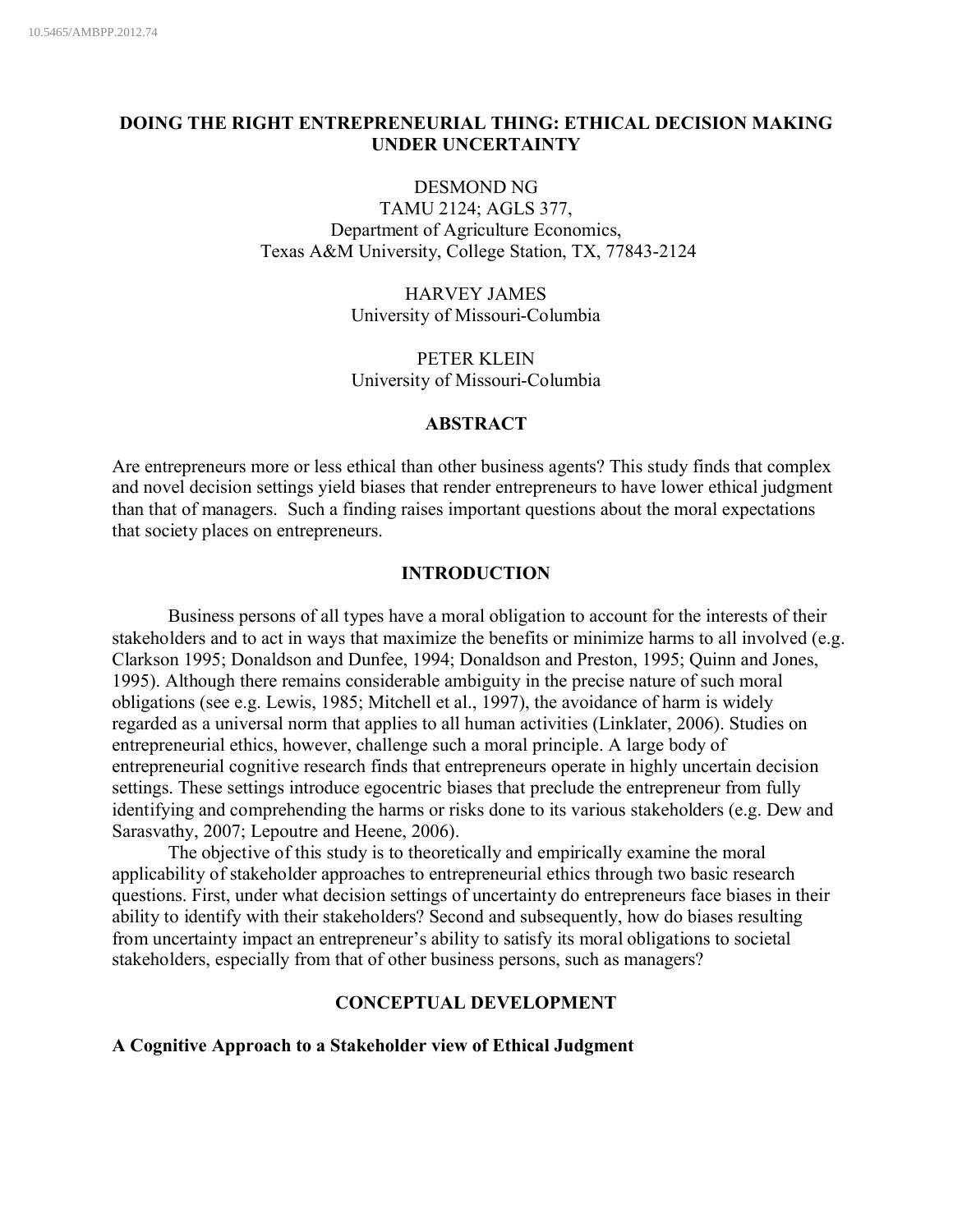To develop a cognitive approach to a stakeholder view of entrepreneurial ethics, entrepreneurial cognition research argues and finds that an entrepreneur's judgment relies on decision biases when dealing with uncertain settings characterized by complexity and novelty (e.g. Baron, 1998; Busenitz and Barney, 1997; Hayward et al., 2006; Simon and Houghton, 2003).

*Complexity*. Complexity is rooted in the limited resources of the entrepreneur (Busenitz and Barney, 1997). An entrepreneur's limited resources require that its business existence rests on the support of a complex array of direct and indirect stakeholder partnerships (Fassin, 2000). For instance, direct stakeholders provide resources in marketing and manufacturing that overcome the specific operational challenges that impact the survival of the entrepreneurial firm. Venture capitalists, angels, and other funders provide advice and monitoring. Although indirect stakeholders, such as government and local community groups, do not have a direct stake in an entrepreneur's business, they nevertheless provide resources of a more general nature that support the existence of businesses with similar challenges.

Although this complexity is consistent with the utilitarian premise of stakeholder approaches, such complexity, however, yields an uncertainty in an entrepreneur's ability to satisfy his moral obligations to its varied stakeholders. With complexity, there is an uncertainty between the resources provided by the various stakeholders and its relationships to the survival of an entrepreneur's business (see also Foss et al., 2008; Sarasvathy, 2001).With such complexity, the entrepreneur cannot uniquely identify the resource contributions of each stakeholder because in an interdependent system the contributions of each stakeholder cannot be examined independently of that of another (see also Dew and Sarasvathy, 2007). Hence, as the entrepreneur cannot fully identify all those that have "stake" in the survival of their business, complexity yields an uncertainty in which the entrepreneur cannot fully identify all stakeholders that can be harmed by his risk taking actions.

*Falsification bias.* Due to basic limits in cognition, entrepreneurial cognition research shows that entrepreneurs respond to such complex decision settings by using a falsification bias (e.g. Palich and Bagby, 1995). A falsification or confirmation bias refers to an individual's inability to consider or seek information that contradicts or falsifies their personal beliefs or interests (Einhorn and Hogarth, 1978; Nickerson, 1998; Schwenk, 1986). Complex decision settings favor the use of such a bias because it simplifies an entrepreneur's attention to selective aspects of their information environment and thus relinquishing the need to comprehend the full complexity of their decisions (e.g. Palich and Bagby, 1995). As a consequence of complexity, this falsification bias can lead to a selective interpretation of an entrepreneur's stakeholder environment in which such a bias focuses on those stakeholders that directly serve an entrepreneur's personal interests. Namely, although the entrepreneur has a personal stake in the survival of his business, such an objective is also affected by the resource commitments of his direct stakeholders because these stakeholders directly contribute to an entrepreneur's immediate survival (e.g. Lepoutre and Heene, 2006). Hence, as complexity renders that an entrepreneur is vulnerable to a falsification bias, he is subject to a falsification bias in which he seeks to preserve his self-interests by avoiding harm to this direct stakeholder group at the expense of incurring harm to the broader interests of society (Lepoutre and Heene, 2006). This is consistent with ethical blindness research that finds entrepreneur's can fail to do the right thing because their actions to satisfy the moral concerns of one group blinds them from fulfilling their moral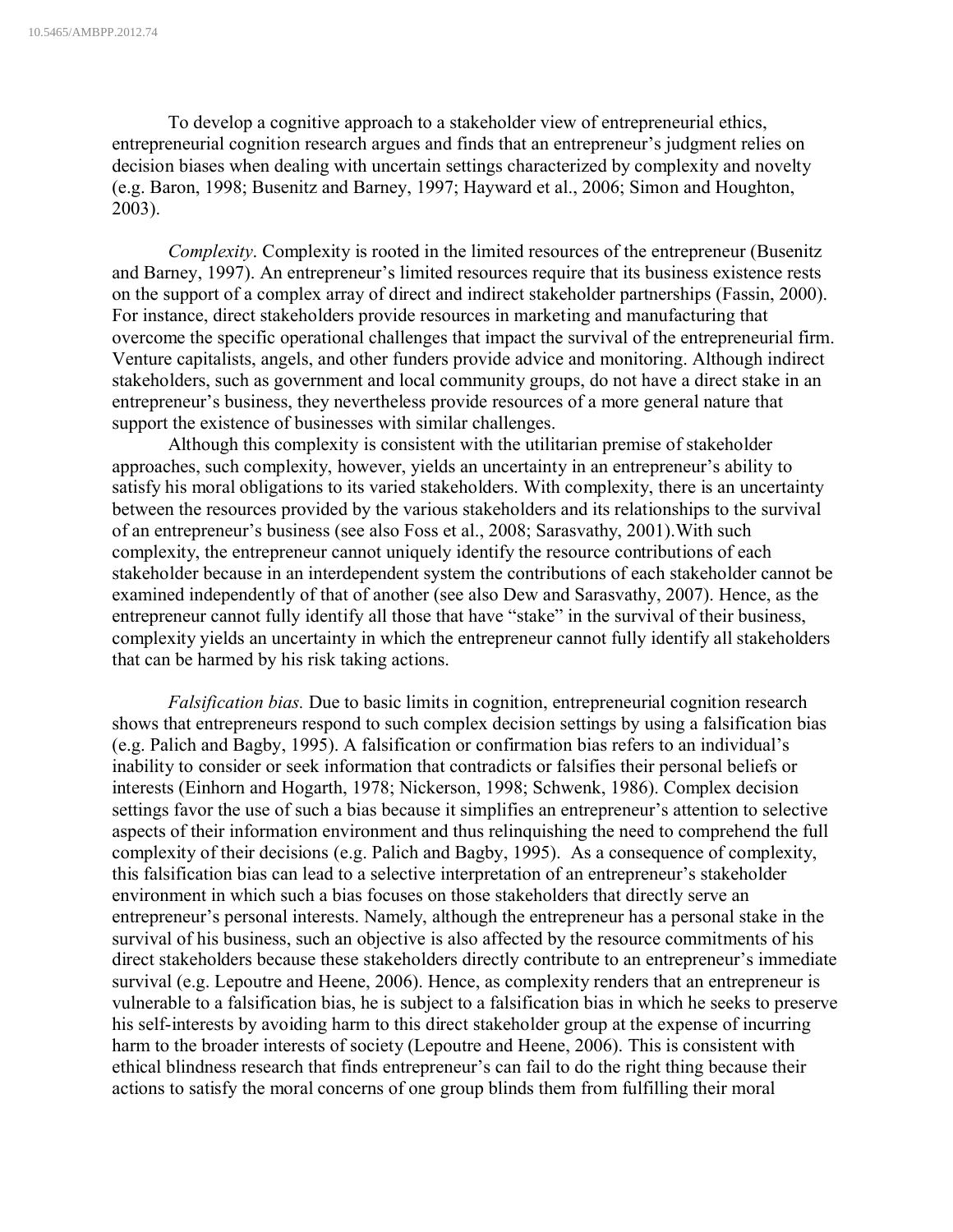obligations to a broader social group (e.g. Chugh and Bazerman, 2007; Lepoutre and Heene, 2006; Palazzo et al., 2011). However, as mangers have been reported to face fewer challenges with complexity (Busenitz and Barney, 1997), the following is thus hypothesized:

*Hypothesis 1. Conditional on highly complex decision settings, entrepreneurs exhibit different and lower ethical judgments than managers.*

*Novelty.* Besides complexity, entrepreneurs also operate in uncertain settings characterized by novelty (Busenitz and Barney, 1997; Hayward et al., 2006; McMullen and Shepherd, 2006; Simon and Houghton, 2003). Novel decision settings involve a co-creative process in which entrepreneurs and their stakeholders collectively contribute resources to creating innovations (Dew and Sarasvathy, 2007; Fassin, 2000; Sarasvathy, 2001), typically through a Schumpeterian (1934) process of recombining the complementary resources of external stakeholders (e.g. Dew and Sarasvathy, 2007; Sarasvathy, 2001). Yet, because novelty lacks a historical precedence, stakeholders' commitment of resources to an entrepreneur's innovation process are subject to "unknowable risks" or harms that cannot be known ex ante (Dew and Sarasvathy, 2007; Read et al., 2009).

*Inside Bias.* To overcome such "unknowable" risks, novel decision settings have been closely associated with an "inside view" bias (Kahneman and Lovallo, 1993; Kahtri and Ng, 2000). An insider view involves a distinct mode of causal inference in which an uncertain future is not inferred from an extension of a similar and repeatable past (see also Langlois and Cosgel*,*  1993). Rather, an inside view "divines" a future by drawing on the unique and holistic details of a given situation to overcome obstacles in realizing a constructed future (Kahneman and Lovallo, 1993; see also Read et al., 2009; Sarasvathy, 2001). Entrepreneurs are vulnerable to such an insider view because entrepreneurs typically have a personal stake in their innovations (Miles et al., 2004) and thus intimately understand the challenges and obstacles facing their venture's innovation processes. Furthermore, entrepreneurs are often pre-occupied with "firefighting" day to day production, marketing, finance, and human resource problems (Lepoutre and Heene, 2006) and thus yielding a holistic understanding of the various aspects and challenges confronting their venture's innovation process.

As innovation rests on a direct commitment of resources (Read et al., 2009), novelty renders entrepreneurs vulnerable to this inside bias because it serves to overcome the "unknowable" risks or harms faced by their direct stakeholders. Namely, direct stakeholders constitute core components to an entrepreneur's innovation process because employees, investors, suppliers, alliances partners, consumers, offer skills, expertise and resources that complement an entrepreneur's skills and talents. These direct stakeholders also bear the greatest unknown risks or harms from an entrepreneur's innovation process (Harris et al., 2009; Sarasvathy, 2001).Yet, since an inside bias yields a detailed and holistic understanding of the innovation process, this inside bias reduces the unknowable risks faced by its direct stakeholders. A consequence of novelty is that even though an entrepreneur's inside bias overcomes the unknown risks or harms to its direct stakeholder, such moral obligations are made at the expense of broader or indirect stakeholders. In that, since an entrepreneur's inside bias focuses his attention to seeking those resource combinations that overcome the unknown risks or harms to its direct stakeholders, such an insider view limits his ability to identify and overcome the "uncertain" risks or harms faced by his indirect stakeholder groups. This is consistent with Kahneman and Lovallo's (1993) who argue an inside bias' focus on the holistic details of current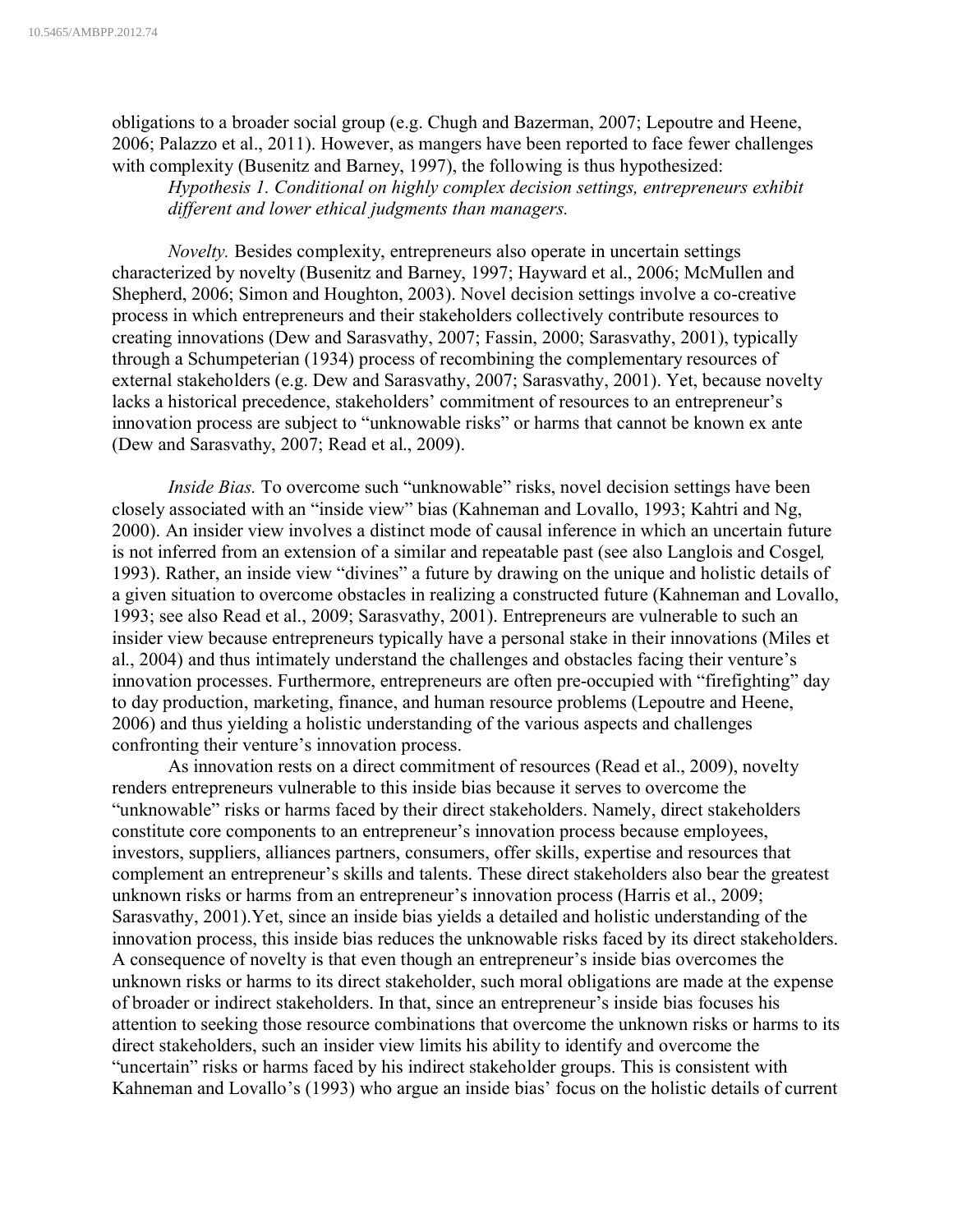situation is often made at the expense of rejecting a broader "outside view". As managers have been found to face fewer challenges with novel decision settings (Busenitz and Barney, 1997), the following is thus hypothesized:

*Hypothesis 2: Conditional on highly novel decision settings, entrepreneurs exhibit different and lower ethical judgments than managers*.

# **METHODS AND PROCEDURES**

#### **Description of World Values Survey Data and Variables**

To empirically examine these hypotheses, we draw on data from the fifth (2005-2006) wave of the World Values Survey (WVS, 2009) to explore differences in ethical judgments between entrepreneurs – as defined by small business managers (e.g. Lepoutre and Heene, 2006; Longenecker et al., 1989; Longenecker et al, 2005)- and managers – defined by large business managers- under settings of complexity and novelty. To construct a proxy for ethical judgments from the WVS, respondents were asked if the following behaviors that involves harmful actions to the greater society (i.e. indirect stakeholders): (1) "Claiming government benefits to which you are not entitled"; (2) Avoiding a fare on public transport"; (3) "Cheating on taxes if you have a chance"; and (4) "Someone accepting a bribe in the course of their duties." Higher scores on these indicators represent higher ethical judgments and we used the average of these four measures to construct an average ethical judgment variable.

As complexity yields a falsification bias that insulates an entrepreneur's ethical judgments to their indirect stakeholders, complexity engenders a greater sense of entrepreneurial independence or egocentrism (see Longenecker et al., 1988). To capture this independence, we use a WVS variable that measures the degree –from 1 to 10- to which an individual's job tasks are independent whereby highly independent decision settings are equated with higher response values. Furthermore, as complexity yields a falsification bias that requires a greater cognitive processing of tasks, this falsification bias is proxied by a "cognitive" variable in the WVS survey that is also scaled from 1 to 10, such that highly cognitive tasks have larger values (i.e. 10). Both of these aspects are then combined to create a dichotomous complexity variable equal to 1 if the respondent indicated a 6 or higher (on a 10 point scale) for both the independence and cognitive task variables. Low complexity takes on a value of 0 for values less than 6. Novelty is captured by a "creative task" variable in the WVS survey measuring the degree of routineness and creativeness of work activities. To maintain consistency with the complexity variable, novelty is constructed as a dichotomous variable equal to 1 if the respondent indicated a value of 6 or higher, suggesting tasks that are relatively creative. In contrast, values less than 6 involve mostly routine tasks and thus taking on a value of 0.

To control for other factors expected to affect the respondent's ethical judgments, we controlled for the respondent's degree of religiosity (Singhapakdi et al., 2000) as well as their age and gender (e.g. Lewis, 1985). Moreover, because ethical judgments are likely affected by cultural influences (see Clark and Aram, 1997; O'Fallon and Butterfield, 2005), we include country dummies (e.g., Bucar et al. 2003).

To determine whether entrepreneur have systematically different judgments from that of managers, we used a MANOVA analysis to examine differences in ethical judgments between these two groups. Furthermore to see how entrepreneurship affects ethical judgments while controlling for individual characteristics such as age, gender, and religious belief as well as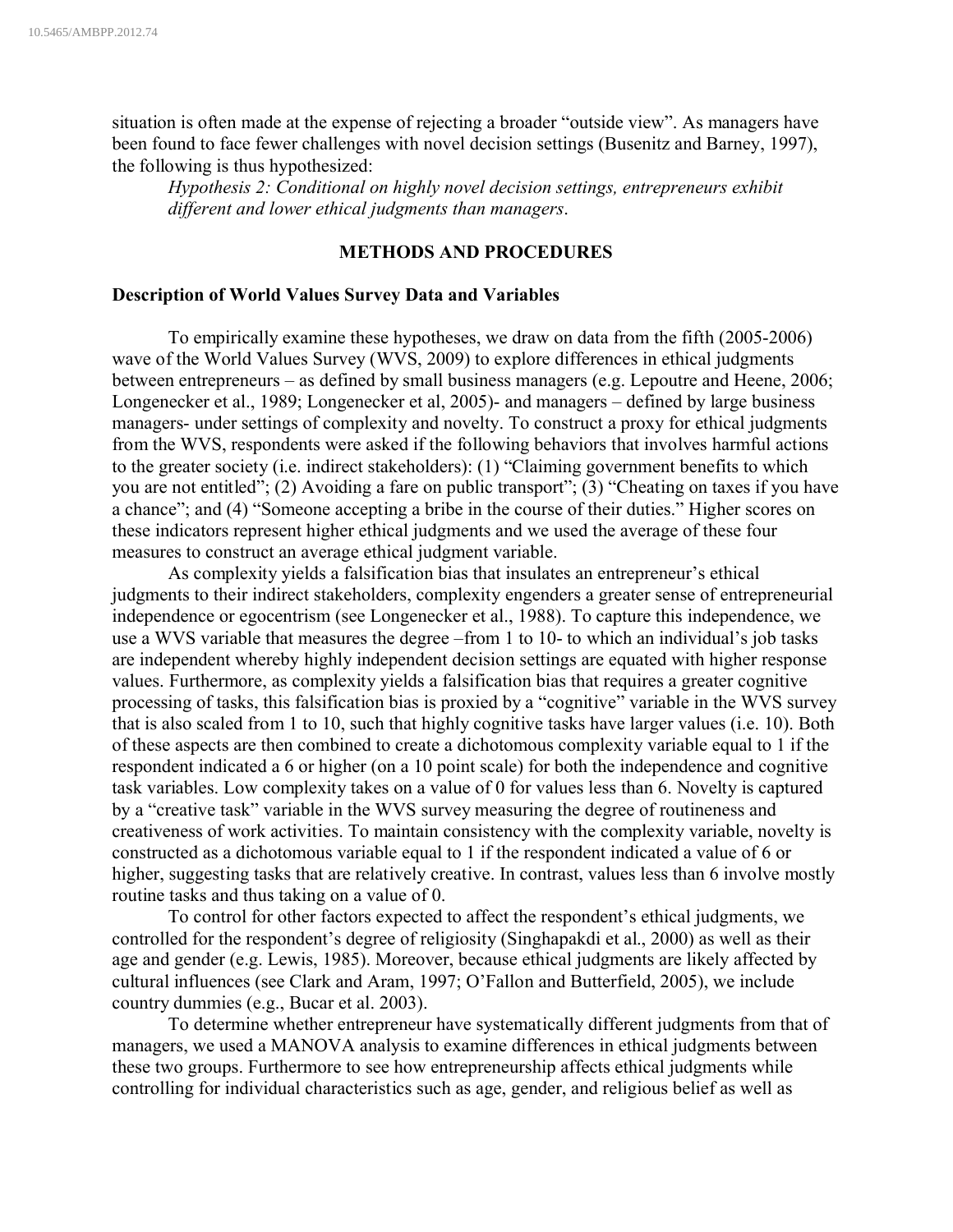individual country effects, we employ a series of OLS regressions using the average ethical judgment as the dependent variable. For each set of regressions (corresponding to our two entrepreneurship categories), we run the full sample as well as subsamples split by complexity and novelty, each time controlling for country effects.

## **RESULTS**

## **-----------------------------------------------------------** INSERT TABLES 1 AND 2 ABOUT HERE

-----------------------------------------------------------

The MANOVA results from Table 1 show that based on all four categories of ethical judgments, managers of small business exhibit lower ethical judgments than managers of larger businesses in settings of high complexity ( $F = 4.64$ ,  $p = 0.001$ ) and high novelty ( $F = 2.01$ ,  $p =$ 0.092). The results shown in Table 2 also provide strong evidence that entrepreneurs in highly complex and novel decision settings tend have lower ethical judgments. Under the full sample estimate, the signs on the entrepreneur coefficients – regardless of classification- are negative and significant at the 1% level, even while controlling for age, gender, church attendance, and country. In examining the split-sample estimates, complexity and novelty affect an entrepreneur's ethical judgments in ways that are generally consistent with Hypotheses 1 and 2.

### **DISCUSSIONS AND CONCLUSIONS**

This study introduces a cognitive approach to stakeholder ethics that differs from ethics literature. Normative approaches to stakeholder ethics are based on an underlying metaphysical assumption that the avoidance of harm is the right or moral thing to do (see also Donaldson and Dunfee, 1994; Donaldson and Preston, 1995; Mitchell et al., 1997; Quinn and Jones, 1995). Yet, such moral obligations often fail to consider the descriptive or empirical realities faced by entrepreneurs (see e.g. Parmar et al. 2010; Weaver and Trevino, 1994). Although avoiding harm is a generally accepted universal principle (Linklater, 2006), knowing whose interest to take into account, and how various parties might be harmed, is particularly challenging for entrepreneurs operating under conditions of complexity and novelty. Note that our goal is not to reject the normative foundations of stakeholder approaches, but to emphasize that ethics operates in a particular decision context (e.g. Weaver and Trevino, 1994) that can prevent an individual from doing the right thing. Hence by drawing on a cognitive approach, we introduce a descriptive account of account of moral agency into normative treatment of stakeholder ethics (see also Mitchell et al., 1997). This underscores that an entrepreneur's ethical judgment may not be driven by an individual's sense of right and wrong, but may also be determined by the decision settings that surround them.

### **REFERENCES AVAILABLE FROM THE AUTHORS**